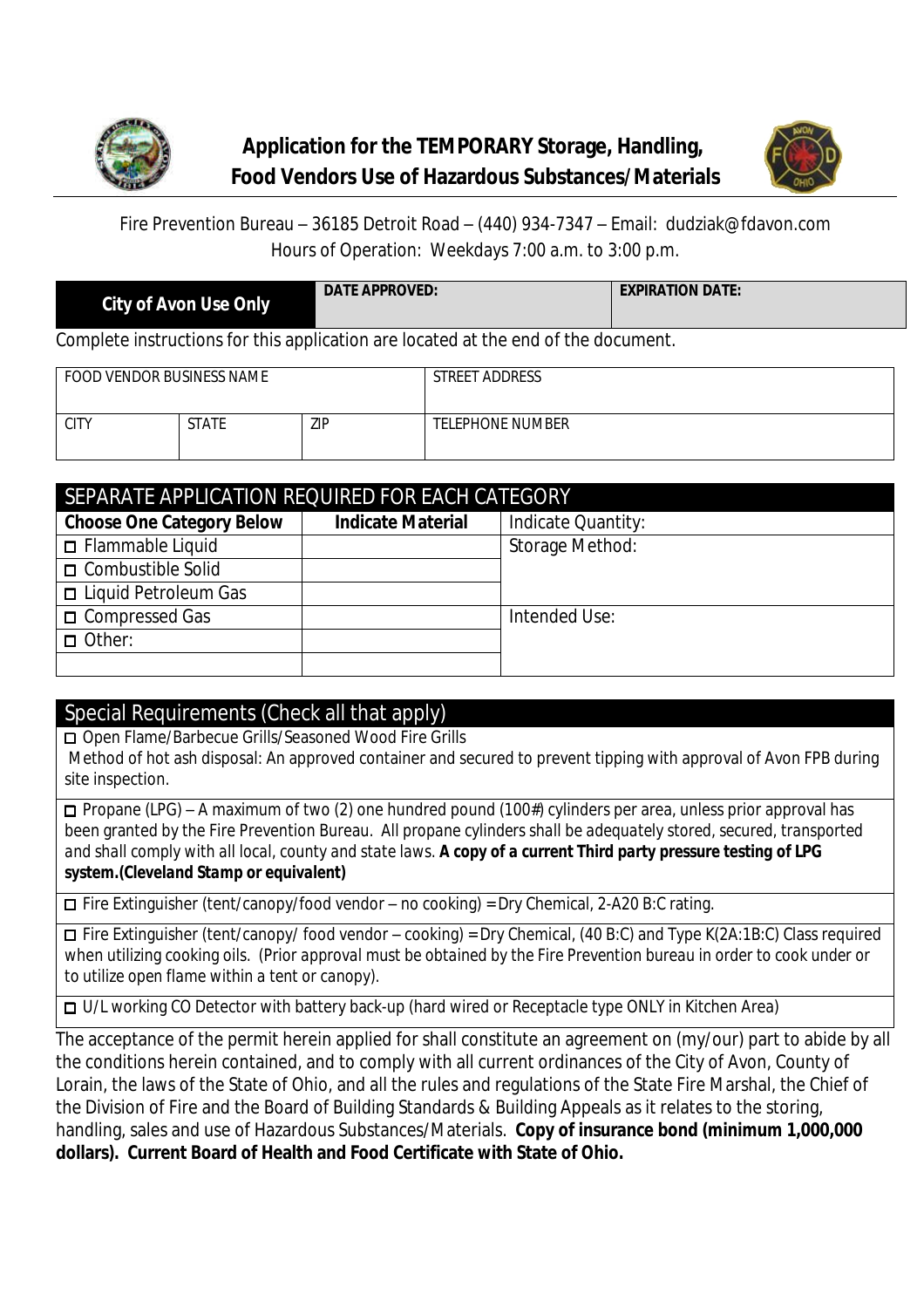| RESPONSIBLE PARTY PRINTED NAME | RESPONSIBLE PARTY SIGNATURE               |              |            |  |
|--------------------------------|-------------------------------------------|--------------|------------|--|
| STREET ADDRESS                 | <b>CITY</b>                               | <b>STATE</b> | <b>ZIP</b> |  |
| RESPONSIBLE PARTY NUMBER       | COPY OF CURRENT DRIVER'S LICENSE ATTACHED |              |            |  |

| Special Event Information – Do not write in shaded area (City of Avon Section) |                         |            |                       |  |  |  |
|--------------------------------------------------------------------------------|-------------------------|------------|-----------------------|--|--|--|
| EVENT LOCATION                                                                 | <b>EVENT START DATE</b> |            | <b>EVENT END DATE</b> |  |  |  |
|                                                                                |                         |            |                       |  |  |  |
| SPONSOR OR COORDINATOR NAME                                                    | STREET ADDRESS          |            |                       |  |  |  |
|                                                                                |                         |            |                       |  |  |  |
| CITY                                                                           | <b>STATE</b>            | <b>ZIP</b> | <b>PHONE NUMBER</b>   |  |  |  |
|                                                                                |                         |            |                       |  |  |  |

| Fire Prevention Bureau Section – Do not write in shaded area |            |       |                                    |  |   |                       |  |
|--------------------------------------------------------------|------------|-------|------------------------------------|--|---|-----------------------|--|
| <b>BUILDING SIZE</b>                                         |            |       | <b>CIRCLE CONSTRUCTION TYPE</b>    |  |   | <b>OCCUPANCY TYPE</b> |  |
| Height:                                                      | # Stories: | Area: |                                    |  | Ш |                       |  |
| <b>INSPECTOR'S SIGNATURE</b>                                 |            |       |                                    |  |   | <b>DATE</b>           |  |
| Χ                                                            |            |       | $\Box$ Approved $\Box$ Disapproved |  |   |                       |  |
| <b>COMMENTS/SPECIAL CONDITIONS</b>                           |            |       |                                    |  |   |                       |  |
|                                                              |            |       |                                    |  |   |                       |  |

#### **Complete Application Instructions**

Make sure that the application is completely filled out.

- 1. Please list all the items next to the category they fall under (i.e. Flammable Liquids gasoline; Combustible Liquid – paint thinner, etc.)
- 2. Under the area marked Method of Storage, explain how the items are being stored. Include the quantity of the material and its intended use.
- 3. The area marked Special Requirements needs to be read thoroughly. You must check all that apply to you.
- 4. Once you have completely filled out the application you will need to submit a check or money order payable to the City of Avon to:

### **City of Avon 36080 Chester Rd. Avon, Ohio 44011**

5. A one-time application fee for a Seasonal Special Event permit is (\$50.00) for the calendar year.

6. All required documentation to be delivered to Avon City Hall prior to event. The permit(s) shall be posted in a conspicuous place on the day(s) of the event**. If you have any questions or concerns please contact Avon Fire Prevention at 440-934-7347.**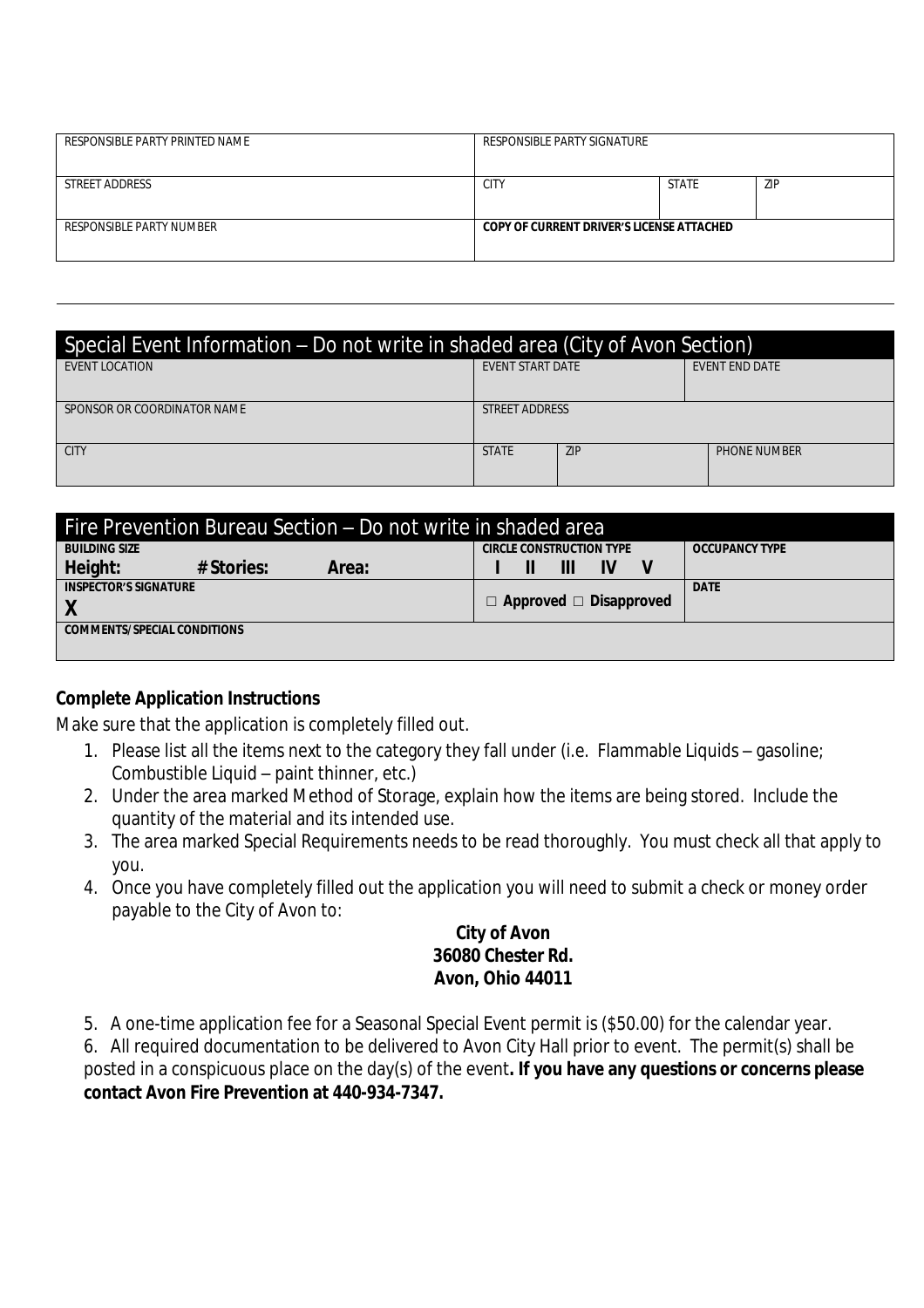# **Rules and Regulations for obtaining a Mobile Food Truck Permit in the City of Avon**

All persons requesting to hold a mobile food truck permit must have the following items submitted to Avon Fire Prevention minimally 7 days PRIOR to any event:

- Completed application. **Food vendor application can be found here:** <https://www.cityofavon.com/493/Food-Vendors-Permit-Information>
	- \$50 application fee if obtaining a seasonal permit- (Cash and check accepted at the fire department. Credit cards must be processed at Avon City Hall.
		- Photocopy of your driver's license or state ID Card
- Copy of Liability Insurance (minimum \$1,000,000) Certificate Holder must list **CITY OF AVON**
	- A current, written certification with the Ohio Department of Health. Copy of current Food Service Operation License is required.
		- Must have UL Listed Carbon Monoxide detector

•If using Propane, a copy of a Drop pressure test for LPG (propane) cooking is required. A current "Cleveland Stamp" is accepted as proof of a pressure test. If the food truck does not hold a current Cleveland stamp, a pressure test may be scheduled at one of the locations listed below. If the vehicle holds a valid "Cleveland Stamp", no additional vehicle check is required prior to the event. If the vehicle does not hold a valid "Cleveland Stamp", the vehicle will need to be scheduled for visual inspection minimally 7 days prior to event with Avon Fire Prevention. Day of event inspections may be approved to accommodate out of town vendors, but the vendor assumes the risk of non-issuance of the permit due to failure of the safety inspection.

Avon Fire Prevention Bureau

440-934-7347

[fireprevention@fdavon.com](mailto:fireprevention@fdavon.com)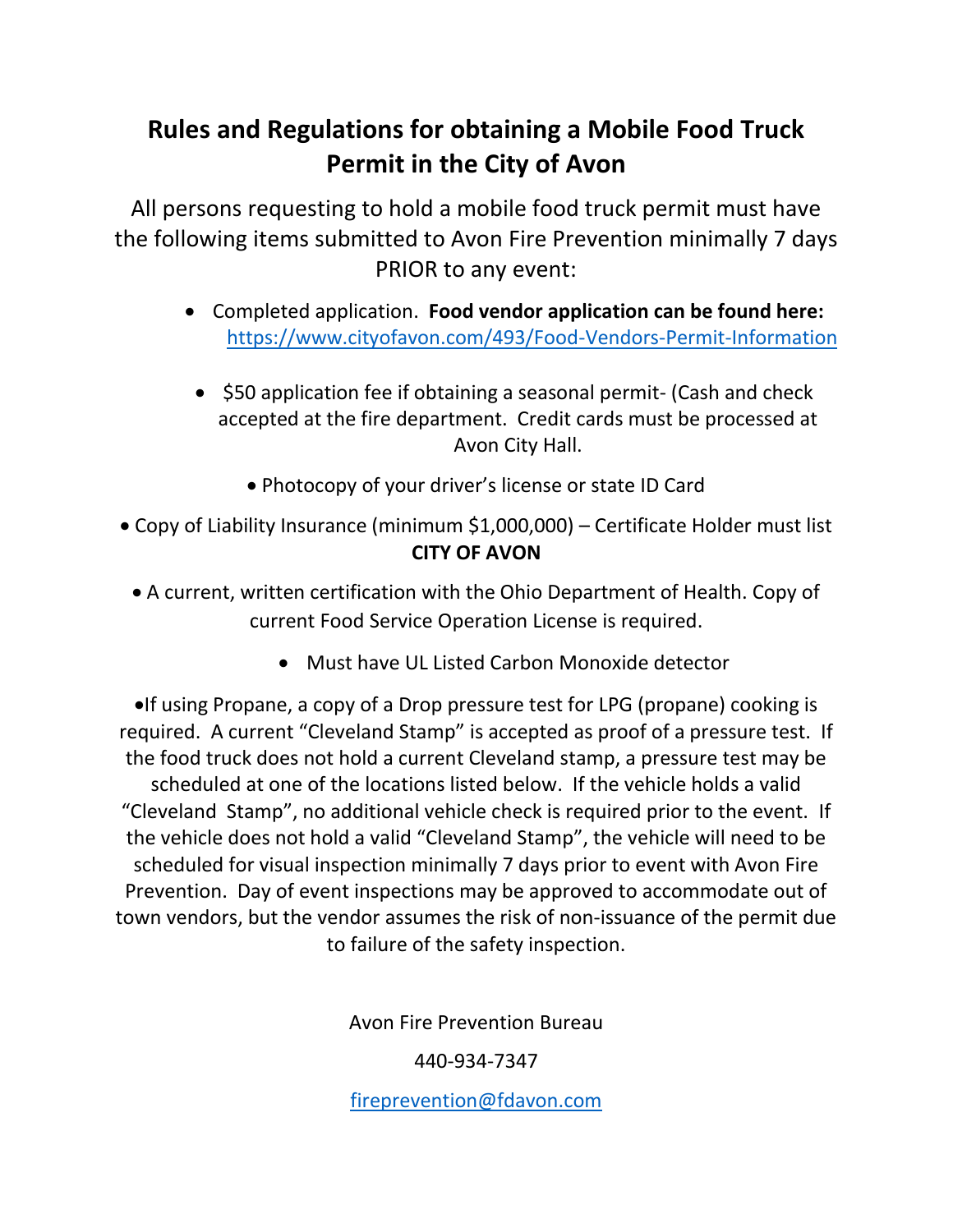**Propane system pressure testing can be scheduled at the following locations:**

The Gas House Propane Company

7125 Krick Rd. Walton Hills, Ohio 44146

440-439-4474

<https://gashousepropane.com/commercial/food-trucks/>

Mark Wahlberg Airstream & RV 4500 Grove Ave, Lorain, OH 44055 440-282-5600

### **There are two types of mobile food vehicle permits:**

- (1) A one-time special event permit which is valid for five days;
- (2) A seasonal vendor permit which is valid for the calendar year in which it is received.

-No application fee is required for a one-time special event permit.

-The seasonal vendor application fee is \$50 for the calendar year.

**An event permit must be filled out for each individual event in addition to the annual food truck permit. The event permit must include a site plan illustrating the proposed location and distances of the food truck in relation to all buildings/structures**.

> **City of Avon Event permit can be found here:** <https://www.cityofavon.com/719/Event-Permit>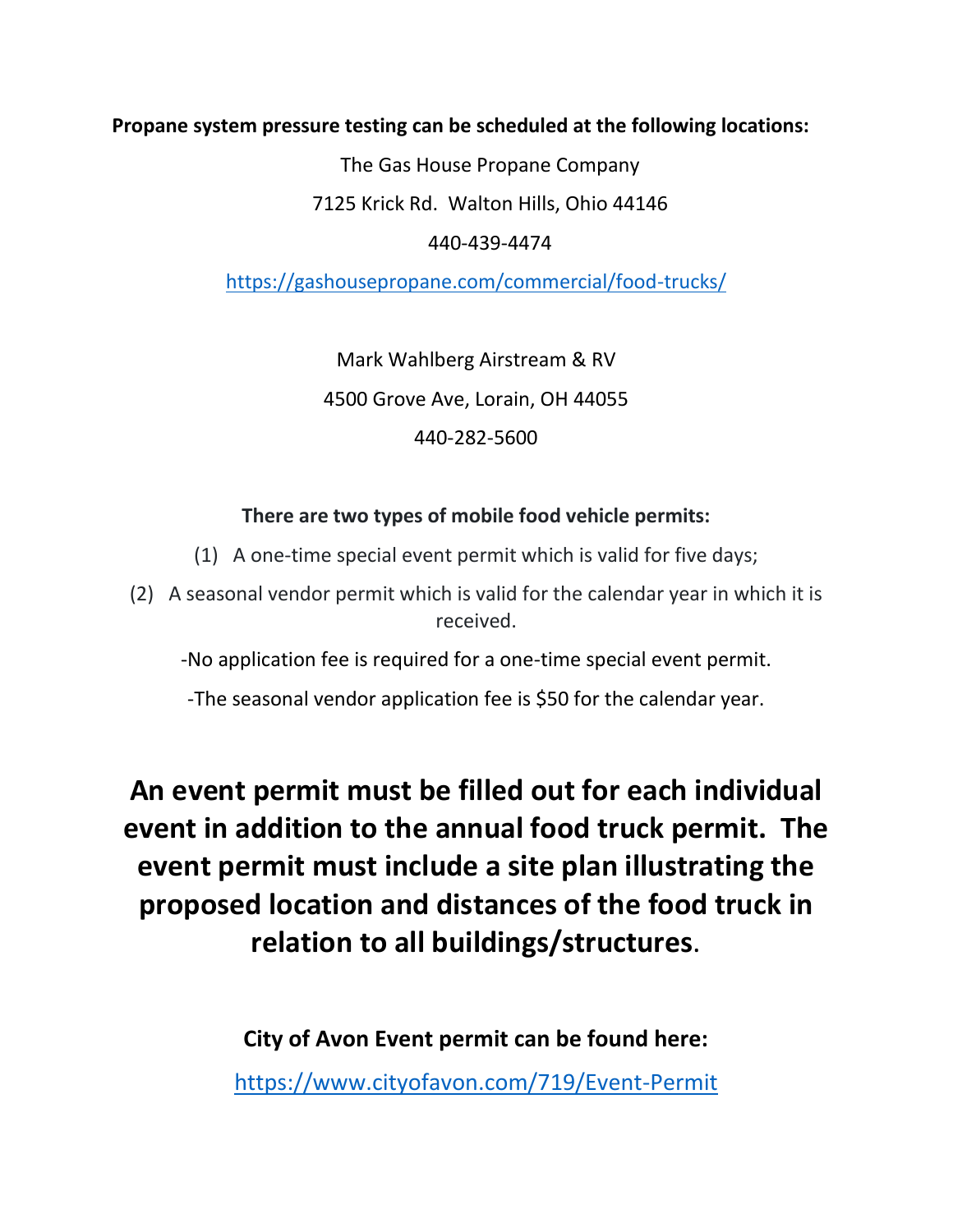### **Section 320 Mobile Food Units**

**(1) 320.1 Scope.** This paragraph applies to all mobile food units operated within this state.

**(2) 320.2 General.** In addition to other applicable provisions of this code, all mobile food units being operated in this state shall comply with the provisions of this paragraph and with all applicable provisions of this code for the type of cooking performed.

**(a) 320.2.1 Obstructions of fire lanes and equipment.** Mobile food units shall not block fire lanes, fire hydrants, or other fire protection devices and equipment.

**(b) 320.2.2 Operation of fuel source during transit.** LP-gas fueled equipment shall not be operated during transit unless the equipment meets both of the following:

(i) The equipment is designed to be in operation while the vehicle is in transit, such as cargo heaters or coolers; and

(ii) There is a means installed to stop the flow of gas in the event of a line break, such as an excess flow valve.

**(c) 320.2.3 Carbon monoxide detection.** All mobile food units shall be equipped with at least one listed carbon monoxide detection device.

**Exception:** Carbon monoxide detectors shall not be required in mobile food units that are not equipped with fossil fuel powered equipment (such as generators or vehicle fuel tanks) and that do not otherwise produce carbon monoxide during operation.

**(3) 320.3 Portable fire extinguishers.** All mobile food units shall have a minimum of one 5-pound ABC portable fire extinguisher located within the unit and readily accessible by the operator of the unit. Exception: Open air hand carts that do not have fossil fuel powered equipment.

**(a) 320.3.1 Class K portable fire extinguishers.** In addition to the portable fire extinguisher required in paragraph (T)(3)( 320.3 ) of this rule, all mobile food units that contain cooking equipment involving vegetable or animal oils and fats shall also be protected by at least one Class K rated portable fire extinguisher in accordance with paragraphs (D)(12)(e)(904.12.5) to (D)(12)(e)(ii)(904.12.5.2) of rule 1301:7-7-09 of the Administrative Code.

**(b) 320.3.2 Installation and maintenance.** All portable fire extinguishers located within or at a mobile food unit shall be installed, serviced, tested, inspected and maintained in accordance with paragraph (F)(906) of rule 1301:7-7-09 of the Administrative Code.

**(4) 320.4 Egress.** All mobile food units while operating commercial cooking equipment shall have two accessible means of egress remotely located from each other.

**(a) 320.4.1.** No means of egress required by this paragraph shall be smaller than 5.7 square feet.

**(5) 320.5 Smoking.** Smoking shall be prohibited inside of and within 10 feet of any mobile food unit that has any fuel source other than the vehicle fuel tank.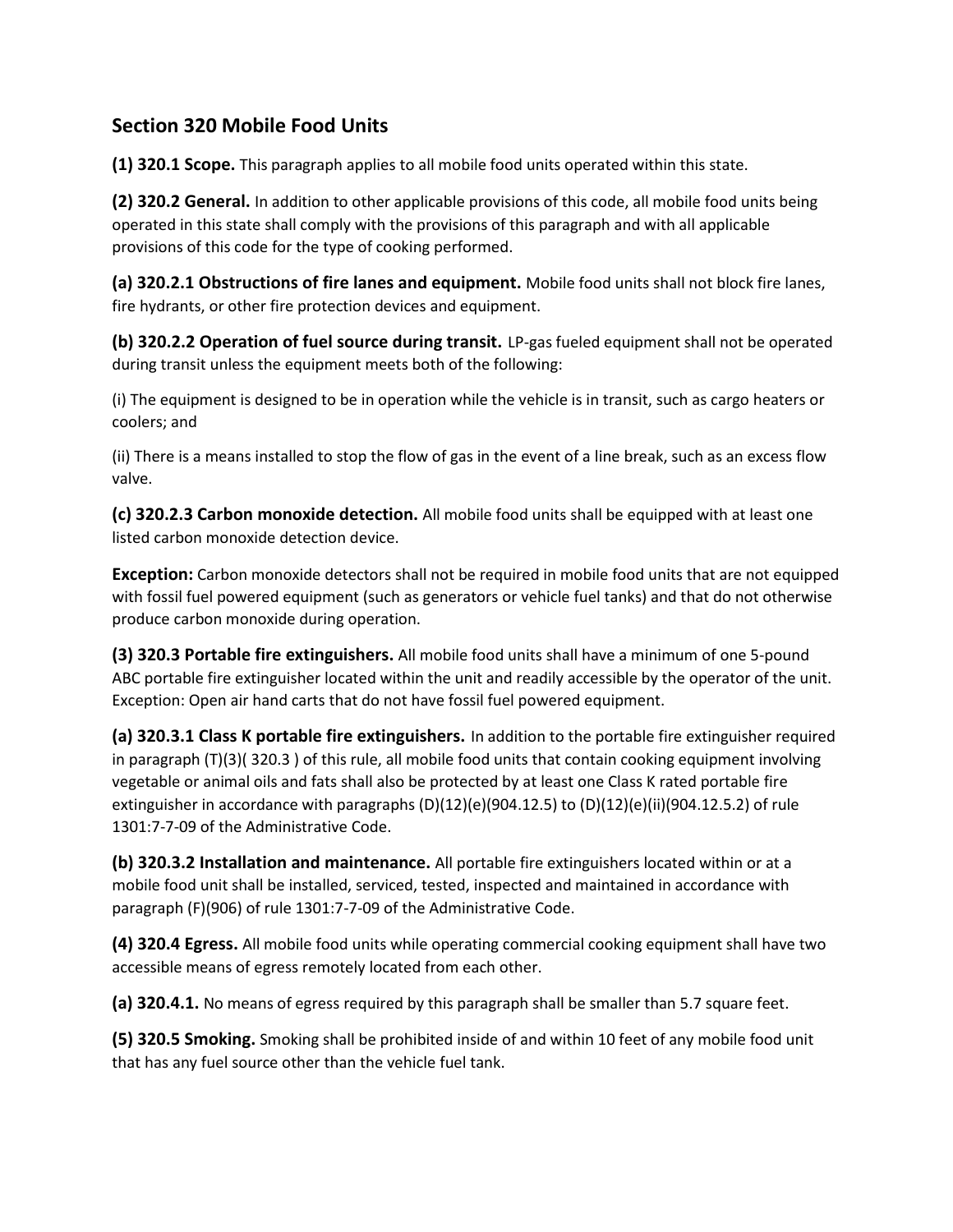**(a) 320.5.1.** "No Smoking" signs shall be conspicuously posted inside each mobile food unit, outside each mobile food unit in the vicinity of any location where compressed gas is stored or kept, and in a location that is visible to the public.

**(b) 320.5.2.** "No Smoking" signs shall be in English, shall have a dark background, and shall have lettering in a contrasting color that is at least 4 inches tall and with a minimum brush stroke width of 1 inch.

**(6) 320.6 LP-Gas.** The storage, use and handling of LP-Gas in a mobile food unit shall comply with this rule and, except as otherwise provided herein, shall also comply with rules 1301:7-7-53, 1301:7-7-57, 1301:7-7- 58 and 1301:7-7-61 of the Administrative Code.

**(a) 320.6.1 Containers.** Only ASME certified or DOTn certified mobile LP-Gas containers in compliance with the following shall be used:

(i) A maximum allowable working pressure (MAWP) of 312 psi ( 2.2 MPag) or higher for LP-Gas containers installed in the enclosed spaces of a vehicle.

(ii) A maximum allowable working pressure (MAWP) of 250 psi ( 2.2 MPag) or higher for LP-Gas containers installed on the exterior of a vehicle.

(iii) Propane tanks must be kept in a secure manner at all times.

(iv) The maximum aggregate capacity of containers used in a mobile food unit to contain LP-Gas shall not exceed 200 gallons ( 0.8 m3 ) aggregate water capacity.

**(b) 320.6.2 Location and installation.** Supply systems for mobile food units shall comply with the following:

(i) LP-Gas supply systems used for a mobile food unit, including the containers, shall be installed either on the outside of the vehicle or in a recess or cabinet that is vapor tight to the inside of the vehicle but accessible from and vented to the outside, with the vents located near the top and bottom of the enclosure and 1 m (3 ft) horizontally away from any opening into the vehicle.

(ii) Except as otherwise provided in paragraph (T)(6)(b)(iii)(320.6.2) of this rule, LP-Gas containers shall be mounted securely on the vehicle or within the enclosing recess or cabinet and secured with noncombustible material or devices, shall be kept in a secure manner at all times, and shall comply with the following:

(a) Cylinders shall be located to minimize exposure to excessive temperature rises, physical damage, or tampering.

(b) When secured to the rear of the vehicle, propane tanks shall be mounted with a minimum 30" clearance from the bottom of the tank to the ground.

(c) LP-Gas containers shall not be installed on the roof of the vehicle.

(d) Where LP-Gas containers are mounted within the vehicle housing, the housing shall be secure to the vehicle and any removable portions of the housing shall be secured to the housing while in transit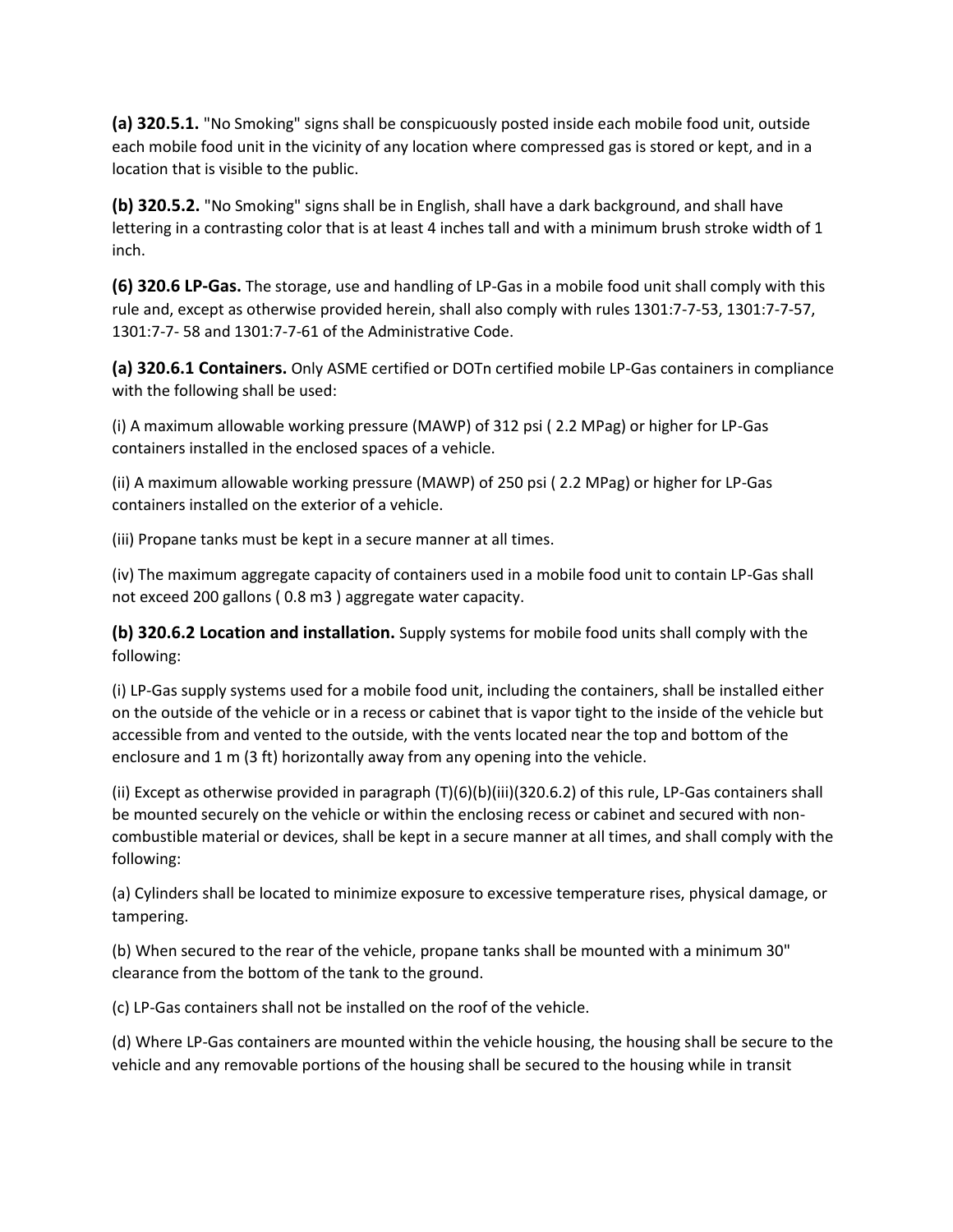(e) All LP-Gas container valves, appurtenances, and connections shall be protected to prevent damage from accidental contact with stationary objects, loose objects, stones, mud, or ice thrown, up from the ground or floor, and damage due to overturn or similar vehicular accident.

(f) LP-Gas cylinders shall have permanent protection for cylinder valves and connections.

(g) Where LP-Gas cylinders are located on the outside of a vehicle, weather protection shall be provided.

(h) All materials or devices used to secure LP-Gas containers shall be made of non-combustible material.

(iii) LP Gas containers may be removed from the mobile food unit during operation activities. When so removed, propane tanks shall be secured to a stationary object or otherwise securely stabilized to prevent movement, overturn and damage at all times while operation activities are occurring. (c)

**320.6.3 Piping and connectors.** All piping installed in a mobile food unit shall comply with the following:

(i) Piping shall be installed in accordance with section 6.9.3 of NFPA 58 as listed in rule 1301:7-7-80 of the Administrative Code.

(ii) Steel tubing shall have a minimum wall thickness of 1.2 mm ( 0.049 in.).

(iii) A flexible connector shall be installed between the regulator outlet and the fixed piping system to protect against expansion, contraction, jarring, and vibration strains.

(iv) Flexibility shall be provided in the piping between a cylinder and the gas piping system or regulator.

(v) Flexible connectors shall be installed in accordance with section 6.9.6 of NFPA 58 as listed in rule 1301:7-7- 80 of the Administrative Code. Flexible connectors installed between apparatus and the piping system shall be installed in accordance with ANSI Z21-69-2015/CSA 6.6 -2015 as listed in rule 1301:7-7- 80 of the Administrative Code.

(vi) Flexible connectors longer than the length allowed in the code, or fuel lines that incorporate hose, shall be used only where approved.

(vii) The fixed piping system shall be designed, installed, supported, and secured to minimize the possibility of damage due to vibration, strains, or wear and to preclude any loosening while in transit.

(viii) Piping shall be installed in a protected location.

(a) Fastening or other protection shall be installed to prevent damage due to vibration or abrasion.

(b) At each point where piping passes through sheet metal or a structural member, a rubber grommet or equivalent protection shall be installed to prevent chafing.

(ix) Hydrostatic relief valves shall be installed in isolated sections of liquid piping in accordance with section 6.13 of NFPA 58 as listed in rule 1301:7-7-80 of the Administrative Code.

(x) Piping systems, including hose, shall be pressure tested and proven free of leaks in accordance with section 6.14 of NFPA 58 as listed in rule 1301:7-7-80 of the Administrative Code.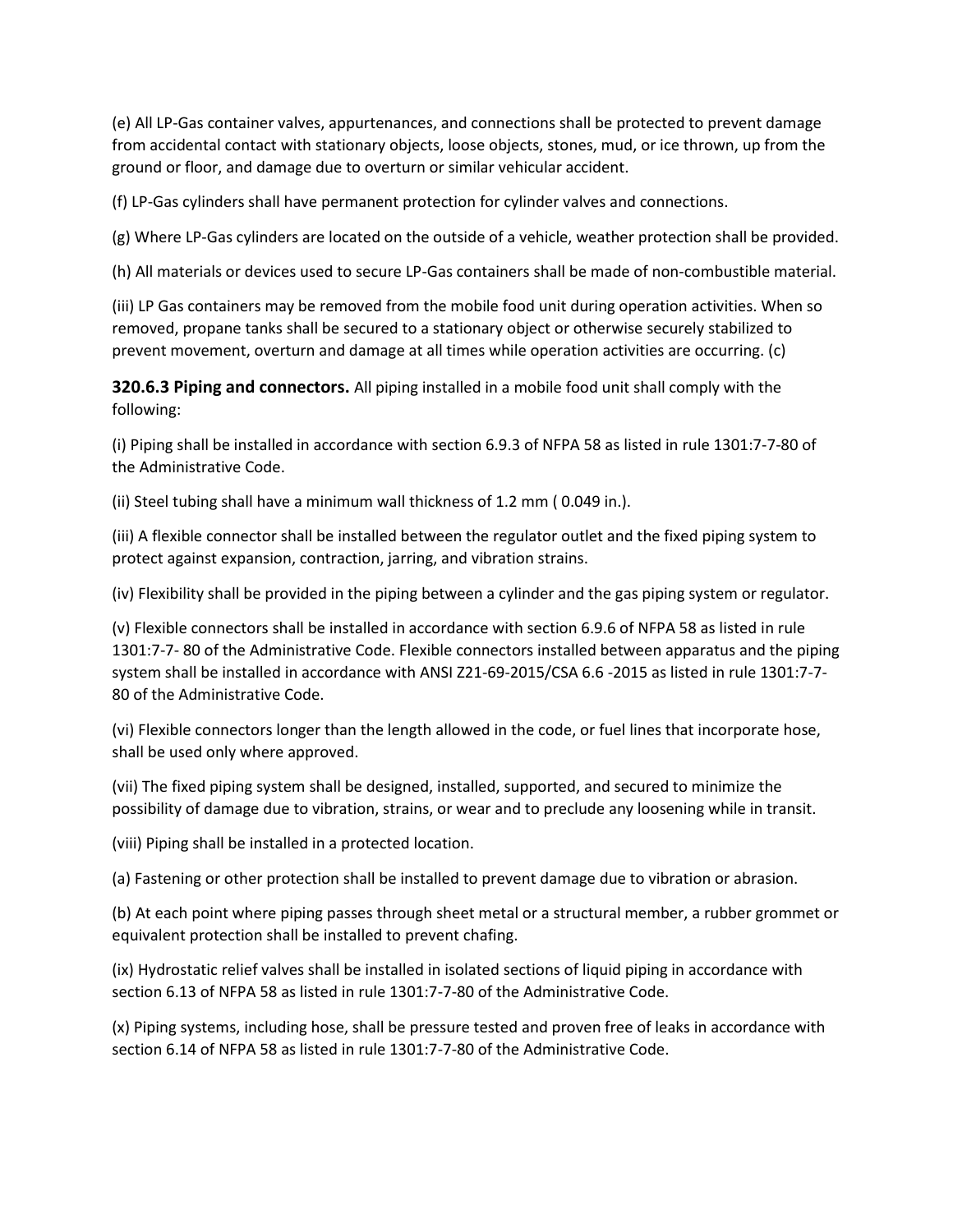**(d) 320.6.4 Emergency shut off controls.** Mobile food units using LP-Gas shall be provided with readily distinguishable and accessible marked exterior emergency shut off controls with a quarter-turn manual gas ball valve.

**(i) 320.6.4.1 Signage.** Signs shall be permanently mounted at the location of the emergency shut off controls and shall state:

"EMERGENCY GAS SHUT-OFF VALVE"

**(a) 320.6.4.1.1.** Signs shall be clearly visible and shall remain unobscured at all times. Signs shall be weather resistant, of contrasting colors, and shall be readable from a minimum distance of 25 feet.

**(7) 320.7 Distance and separation requirements.** While parked and in operation mobile food units, exclusive of awnings and appurtenances, using or containing a fuel source or generator other than the vehicle fuel tank shall be separated from the entrances and other exits of buildings or structures and combustible materials by a clear space distance of 10 feet (3 m). While parked and in operation mobile food units using or containing a fuel source or generator other than the vehicle fuel tank shall be separated from other mobile food units by a clear space distance of 3 feet ( 0.9144 m).

### **(8) 320.8 Generators.**

**(a) 320.8.1.** Generators servicing a mobile food unit shall not be fueled while the mobile food unit is in operation.

**(b) 320.8.2.** Generators shall not be fueled while the generator is in use and shall not be fueled until the generator has been turned off and the surface temperature of the engine and fuel tank is below the autoignition temperature of the fuel.

**(c) 320.8.3.** No generator shall be operated or used or fueled within the occupant space of a mobile food unit.

**(9) 320.9 Electrical Wiring and Equipment.** All electrical wiring and equipment shall be installed in accordance with NFPA 70 as listed in rule 1301:7-7-80 of the Administrative Code.